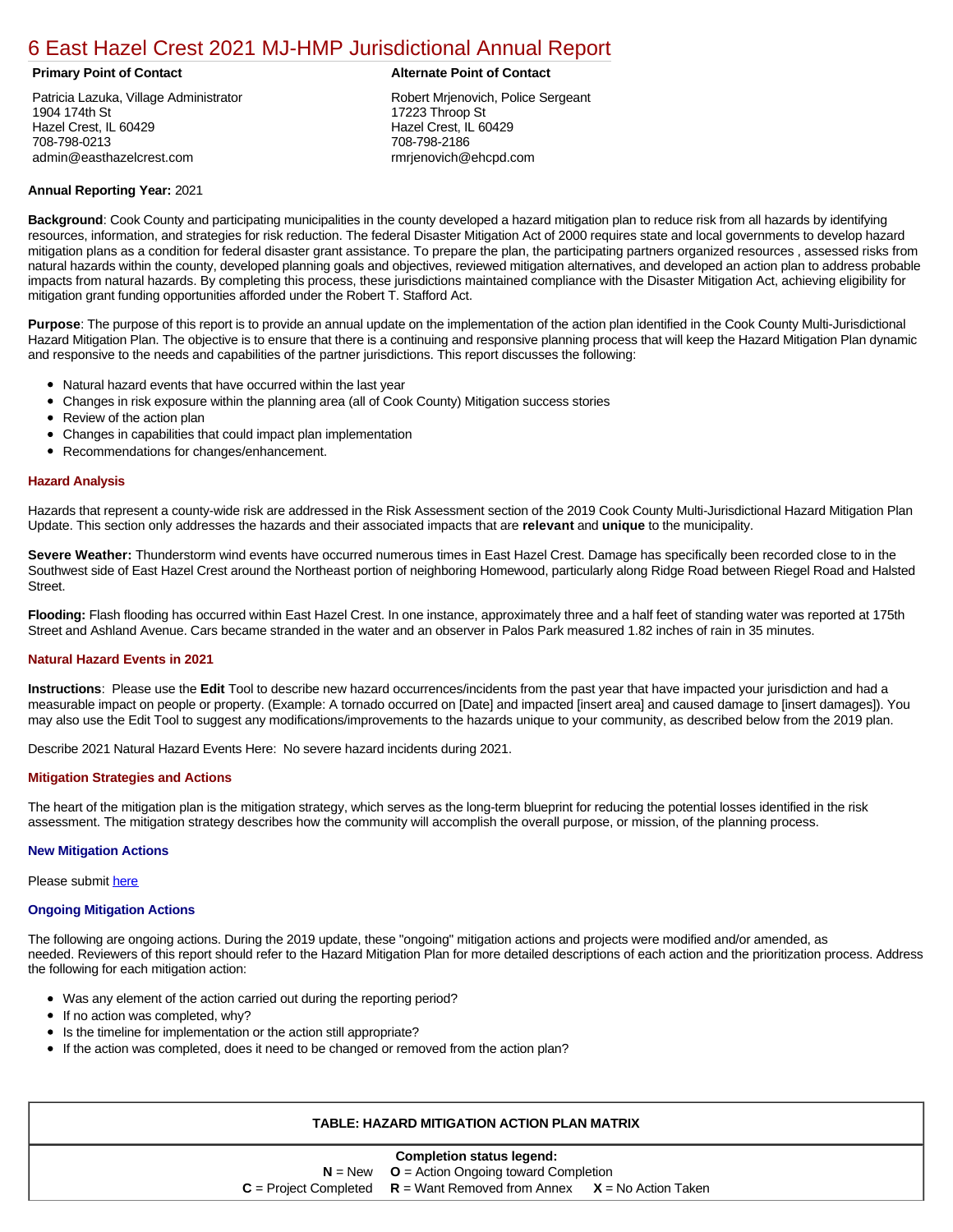| 2021 Status                                                                           | 2020 Status                                      | 2019 Status                                                                   | <b>Hazards</b><br><b>Mitigated</b> | <b>Objectives</b><br>Met                                                        | <b>Lead Agencies</b>                                                                                                                     | <b>Estimated</b><br>Cost | Sources of<br><b>Funding</b>        | <b>Timeline/Projected</b><br><b>Completion Date</b><br>(a) |
|---------------------------------------------------------------------------------------|--------------------------------------------------|-------------------------------------------------------------------------------|------------------------------------|---------------------------------------------------------------------------------|------------------------------------------------------------------------------------------------------------------------------------------|--------------------------|-------------------------------------|------------------------------------------------------------|
| Action E2.1-Adopt current building codes.                                             |                                                  |                                                                               |                                    |                                                                                 |                                                                                                                                          |                          |                                     |                                                            |
| <b>Status Description:</b>                                                            |                                                  |                                                                               |                                    |                                                                                 |                                                                                                                                          |                          |                                     |                                                            |
| $\circ$                                                                               |                                                  | Ongoing                                                                       | All                                | 3, 10                                                                           | Village                                                                                                                                  | Low                      | <b>General Fund</b>                 | Short-term                                                 |
|                                                                                       | Action E2.2-Evaluate floodplain area.            |                                                                               |                                    |                                                                                 |                                                                                                                                          |                          |                                     |                                                            |
| <b>Status Description:</b>                                                            |                                                  |                                                                               |                                    |                                                                                 |                                                                                                                                          |                          |                                     |                                                            |
| R                                                                                     |                                                  | Removed                                                                       | Flooding                           | 3                                                                               | Village                                                                                                                                  | \$37,000;<br>Medium      | <b>General Fund</b>                 | Removed                                                    |
|                                                                                       |                                                  | Action E2.3-Continue with mutual aid agreements.                              |                                    |                                                                                 |                                                                                                                                          |                          |                                     |                                                            |
| <b>Status Description:</b>                                                            |                                                  |                                                                               |                                    |                                                                                 |                                                                                                                                          |                          |                                     |                                                            |
| $\circ$                                                                               |                                                  | Ongoing                                                                       | All                                | 1, 8                                                                            | Fire<br>Department,<br>Police<br>Department,<br>Department of<br><b>Public Works</b>                                                     | Low                      | General Fund                        | Ongoing                                                    |
|                                                                                       | Action E2.4-Clear storm drains.                  |                                                                               |                                    |                                                                                 |                                                                                                                                          |                          |                                     |                                                            |
| <b>Status Description:</b>                                                            |                                                  |                                                                               |                                    |                                                                                 |                                                                                                                                          |                          |                                     |                                                            |
| $\circ$                                                                               |                                                  | Ongoing                                                                       | Flooding                           | 3                                                                               | Department of<br>Public Works                                                                                                            | Low                      | General Fund                        | Ongoing                                                    |
|                                                                                       | <b>Action E2.5</b> —Remove hazardous dead trees. |                                                                               |                                    |                                                                                 |                                                                                                                                          |                          |                                     |                                                            |
|                                                                                       |                                                  |                                                                               |                                    |                                                                                 | Status Description: Numerous dead trees have been removed but will still be removing more as funds are available.                        |                          |                                     |                                                            |
| $\circ$                                                                               |                                                  | Ongoing                                                                       | All Severe<br>Weather              | 2, 3, 13                                                                        | Department of<br><b>Public Works</b>                                                                                                     | \$120,000;<br>Medium     | <b>General Fund</b>                 | Short-term                                                 |
|                                                                                       |                                                  | Action E2.6-Check for leaks in water supply system.                           |                                    |                                                                                 |                                                                                                                                          |                          |                                     |                                                            |
|                                                                                       |                                                  |                                                                               |                                    |                                                                                 | Status Description: New main has been installed in the 17200 through 17400 blocks of Lathrop Ave. Will continue as funds area available. |                          |                                     |                                                            |
| $\circ$                                                                               |                                                  | Ongoing                                                                       | Drought                            | 2, 3                                                                            | Department of<br><b>Public Works</b>                                                                                                     | Low                      | <b>Water Fund</b>                   | Short-term                                                 |
|                                                                                       |                                                  | Action E2.7-Provide residents mitigation information.                         |                                    |                                                                                 |                                                                                                                                          |                          |                                     |                                                            |
| <b>Status Description:</b>                                                            |                                                  |                                                                               |                                    |                                                                                 |                                                                                                                                          |                          |                                     |                                                            |
| $\circ$                                                                               |                                                  | Ongoing                                                                       | Αll                                | 6, 13                                                                           | Village                                                                                                                                  | Low                      | General Fund                        | Short-term                                                 |
|                                                                                       |                                                  | Action E2.8-Update Village Hall electrical system to add generator for E.O.C. |                                    |                                                                                 |                                                                                                                                          |                          |                                     |                                                            |
|                                                                                       |                                                  |                                                                               |                                    |                                                                                 | Status Description: project stalled due to lack of funds, but remains an important future project.                                       |                          |                                     |                                                            |
| $\circ$                                                                               |                                                  | Ongoing                                                                       | All Hazards                        | 1, 2, 5                                                                         | Village                                                                                                                                  | \$100,000; High          | General Fund                        | Long-term                                                  |
| Action E2.9—Support retrofitting, purchase etc. of structures with repetitive losses. |                                                  |                                                                               |                                    |                                                                                 |                                                                                                                                          |                          |                                     |                                                            |
| <b>Status Description:</b>                                                            |                                                  |                                                                               |                                    |                                                                                 |                                                                                                                                          |                          |                                     |                                                            |
| $R -$                                                                                 | ÷,                                               | Removed                                                                       | All                                | 7, 13                                                                           | Village                                                                                                                                  | High                     | FEMA Hazard<br>Mitigation<br>Grants | Removed                                                    |
|                                                                                       |                                                  | Action E2.10-Support the countywide actions identified in this plan.          |                                    |                                                                                 |                                                                                                                                          |                          |                                     |                                                            |
| <b>Status Description:</b>                                                            |                                                  |                                                                               |                                    |                                                                                 |                                                                                                                                          |                          |                                     |                                                            |
| $\circ$                                                                               |                                                  | Ongoing                                                                       | Αll                                | All                                                                             | Village                                                                                                                                  | Low                      | General Fund                        | Short- and Long-<br>term                                   |
| Action E2.11-Actively participate in plan maintenance.                                |                                                  |                                                                               |                                    |                                                                                 |                                                                                                                                          |                          |                                     |                                                            |
| <b>Status Description:</b>                                                            |                                                  |                                                                               |                                    |                                                                                 |                                                                                                                                          |                          |                                     |                                                            |
| $\circ$                                                                               |                                                  | Ongoing                                                                       | All                                | 3, 4, 6                                                                         | DHSEM, Village                                                                                                                           | Low                      | <b>General Fund</b>                 | Short-term                                                 |
| Action E2.12-Consider participation in incentive-based programs.                      |                                                  |                                                                               |                                    |                                                                                 |                                                                                                                                          |                          |                                     |                                                            |
| <b>Status Description:</b>                                                            |                                                  |                                                                               |                                    |                                                                                 |                                                                                                                                          |                          |                                     |                                                            |
| $\mathsf O$                                                                           |                                                  | Ongoing                                                                       | All                                | 3, 4, 5, 6, 7, 9,<br>10, 11, 13                                                 | Village                                                                                                                                  | Low                      | <b>General Fund</b>                 | Long-term                                                  |
|                                                                                       |                                                  |                                                                               |                                    | Action E2.13-Maintain good standing under the National Flood Insurance Program. |                                                                                                                                          |                          |                                     |                                                            |